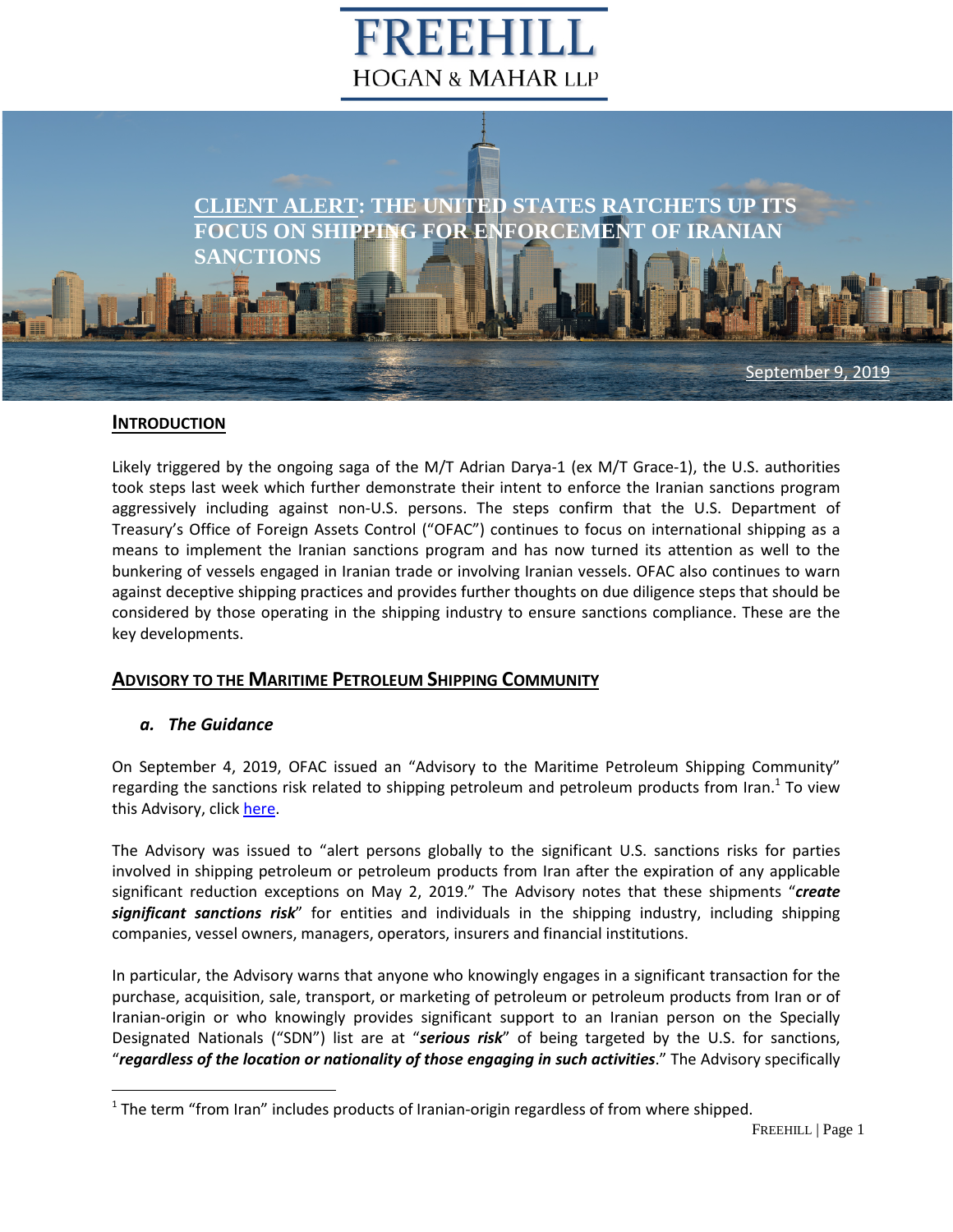Company (NITC), and the Islamic Republic of Iran Shipping Lines (IRISL), although the Advisory is not mentions transactions involving the National Iranian Oil Company (NIOC), the National Iranian Tanker limited to transactions involving these entities alone.

The Advisory also warns that persons providing bunkering services to vessels transporting petroleum or petroleum products from Iran risk being subject to sanctions themselves unless an applicable waiver or exception applies. The sanctions that can be imposed include being listed on the SDN list.

The Advisory explains that the U.S. is committed to "aggressively enforcing" sanctions against Iran and that targeting shipments of petroleum and petroleum products from Iran is a "critical element" of denying the Iranian regime access to financial resources to support its activities. As a consequence, the U.S. "is targeting private and public sector entities around the world that engage in sanctionable conduct, including those involved in procuring petroleum and petroleum products from Iran to Syria, China, and elsewhere."

## *b. Naming of Vessels to the SDN List & Warnings Against Deceptive Shipping Practices*

In conjunction with the Advisory issued on September 4, OFAC designated twelve (12) vessels to the SDN list. OFAC reports that these vessels are part of an IRGC-QF-led network that shipped Iranian crude oil and condensate to Syria. Those vessels can be found through a search of the SDN list and were also listed in an Annex to the Advisory. The Annex describes the list of vessels as being non-exhaustive and indicates that they are vessels in which persons blocked pursuant to Executive Order 13224 have an interest. Other vessels and their owners were also designated on September 4 even though not identified in the Annex.

OFAC also reiterated its belief that deceptive practices are being deployed by persons associated with the petroleum shipping industry to facilitate Iranian transactions. Examples of the practices include the following:

- Falsifying cargo and vessel documents
- Ship to ship (STS) transfers
- Disabling Automatic Identification System (AIS)
- Vessel Name Changes

## *c. Warnings to Marine Insurers*

The Advisory also warns that there is a sanctions risk related to the provision of underwriting services or insurance or reinsurance to certain Iranian energy- or maritime-related persons or activity. In particular, persons who knowingly provide underwriting services or insurance or reinsurance to any Iranian person on the SDN List — such as NIOC, NITC, or IRISL — are exposed to sanctions. Additionally, transactions involving the designated entity Kish Protection & Indemnity Club (aka Kish P&I), a major Iranian insurance provider, are considered sanctionable activity.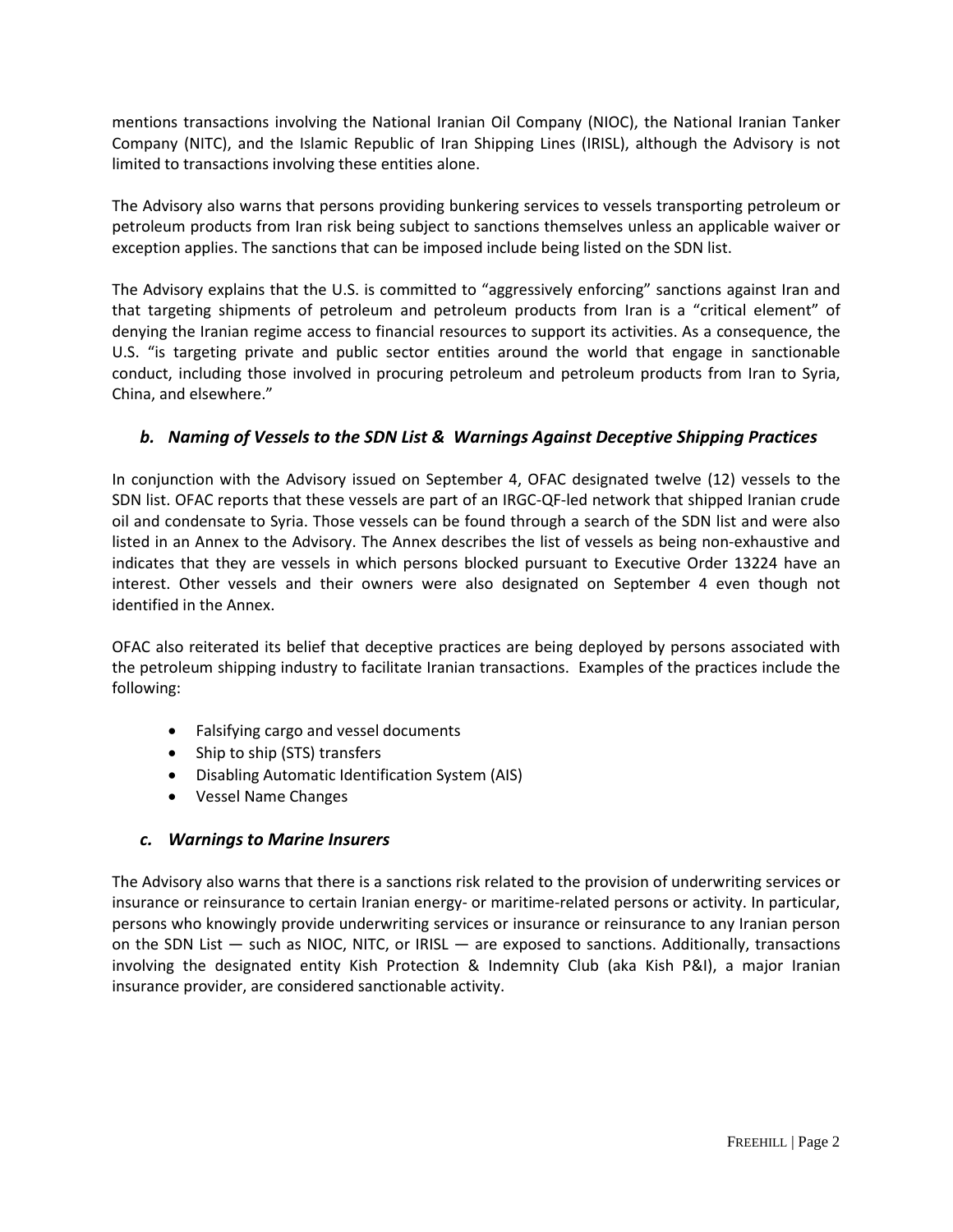### *d.* Risk Mitigation Measures

The Advisory sets forth the following suggestions that can potentially mitigate the sanctions risk:

*Verify Cargo Origin:* Individuals and entities receiving petroleum or petroleum products shipments should conduct appropriate due diligence to corroborate the origin of such goods when transported or delivered by vessels exhibiting deceptive behaviors or where connections to sanctioned persons or locations are suspected. Testing samples of the cargo's composition can reveal chemical signatures unique to Iranian oil fields. Publicizing cases where certificates of origin are known to be falsified can deter efforts to resell the goods to alternative customers.

*Strengthen Anti-Money Laundering/Countering the Financing of Terrorism (AML/CFT) Compliance*: Financial institutions and companies are strongly encouraged to employ risk mitigation measures consistent with Financial Action Task Force standards designed to combat money laundering, and terrorist and proliferation financing. This includes the adoption of appropriate due diligence policies and procedures by financial institutions and non-financial gatekeepers and promoting beneficial ownership transparency for legal entities, particularly as related to the scenarios outlined above.

*Monitor for AIS Manipulation*: Ship registries, insurers, charterers, vessel owners, or port operators should consider investigating vessels that appear to have turned off their AIS while operating in the Mediterranean and Red Seas and near China. Any other signs of manipulating AIS transponders should be considered red flags for potential illicit activity and should be investigated fully prior to continuing to provide services to, processing transactions involving, or engaging in other activities with such vessels.

*Review All Applicable Shipping Documentation*: Individuals and entities processing transactions pertaining to shipments potentially involving petroleum or petroleum products from Iran should ensure that they request and review complete and accurate shipping documentation. Such shipping documentation should reflect the details of the underlying voyage and reflect the relevant vessel(s), flagging, cargo, origin, and destination. Any indication that shipping documentation has been manipulated should be considered a red flag for potential illicit activity and should be investigated fully prior to continuing with the transaction. In addition, documents related to STS transfers should demonstrate that the underlying goods were delivered to the port listed on the shipping documentation.

*Know Your Customer (KYC)***:** As a standard practice, those involved in the maritime petroleum shipping community, including vessel owners and operators, are advised to conduct KYC due diligence. KYC due diligence helps to ensure that those in the maritime petroleum shipping community are aware of the activities and transactions they engage in, as well as the parties, geographies, and country-of-origin and destination of the goods involved in any underlying shipments. This includes not only researching companies and individuals, but also the vessels, vessel owners, and operators involved in any contracts, shipments, or related maritime commerce. Best practices for conducting KYC on a vessel include researching its IMO number, which may provide a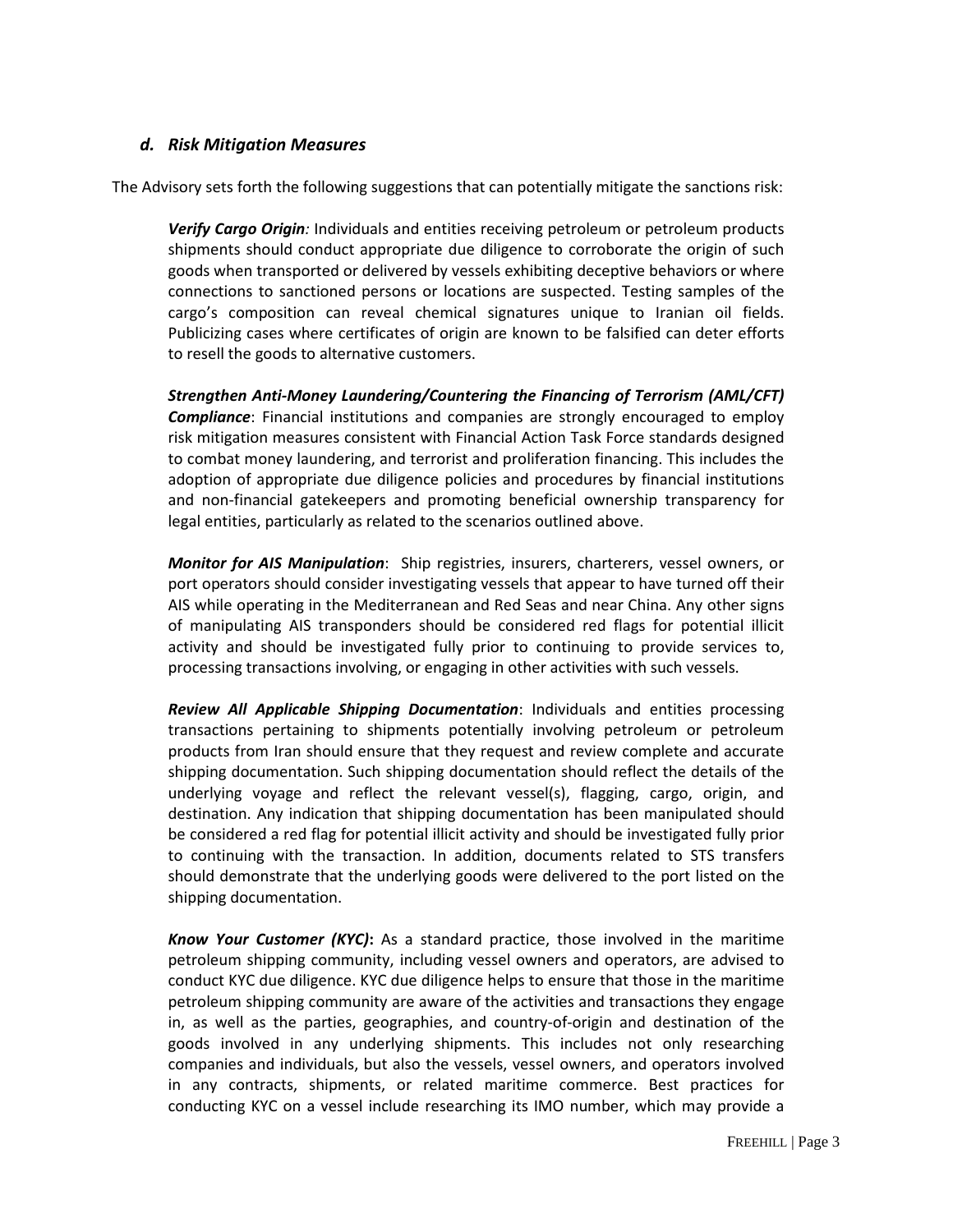activities, actors, or regimes, and potential sanctions risks associated with the vessel or more comprehensive picture of the vessel's history, travel patterns, ties to illicit its owners or operators.

*Clear Communication with International Partners:* Parties to a shipping transaction may be subject to different sanctions regimes depending on the parties and jurisdictions involved, so clear communication is a critical step for international transactions. Discussing applicable sanctions frameworks with parties to a transaction can ensure more effective compliance.

*Leverage Available Resources***:** There are several organizations that provide commercial shipping data, such as ship location, ship registry information, and ship flagging information. This data should be incorporated into due diligence best practices, along with available information from OFAC as outlined below in the "Sanctions Resources" section of this advisory.

#### *e. Impact*

The OFAC Advisory is a further reflection of OFAC's intent to focus on international shipping and non-U.S. persons. OFAC clearly expects those operating in the shipping industry to take steps to avoid any intentional or unintentional violation of U.S. sanctions. Anyone operating in the shipping industry, including owners, charterers, managers, and insurers, should take steps to ensure compliance. With this latest Advisory, OFAC will consider the international shipping community to be more than sufficiently warned of the potential for sanctions being imposed against anyone in the world.

# **Updated FAQs Involving Bunkering**

On September 5, OFAC updated its FAQs concerning Iran with a focus on bunkering. The FAQs provide guidance on the sanctions risk associated with bunker operations for vessels engaged in nonsanctionable conduct as well as sanctionable conduct. The FAQs provide as follows:

### **296. Will the provision of bunkering services to a non-Iranian vessel carrying nonsanctionable goods to or from Iran be subject to sanctions?**

If a non-Iranian vessel is transporting non-sanctionable goods to or from Iran, the bunkering of that non-Iranian vessel in a country other than Iran — and related payments for these bunkering services  $-$  will not be subject to sanctions, only if (1) the transaction either does not involve U.S. persons (including U.S. financial institutions) or U.S.-owned or -controlled foreign entities, or the transaction is exempt from OFAC regulation or authorized by OFAC if it does involve U.S. persons … or U.S.-owned or controlled foreign entities, and (2) the transaction does not involve persons on [the SDN list] that have been designated in connection with Iran's support for international terrorism or proliferation of weapons of mass destruction, including designated Iranian financial institutions or the Islamic Revolutionary Guard Corps (IRGC), or activity that is subject to other sanctions authorities.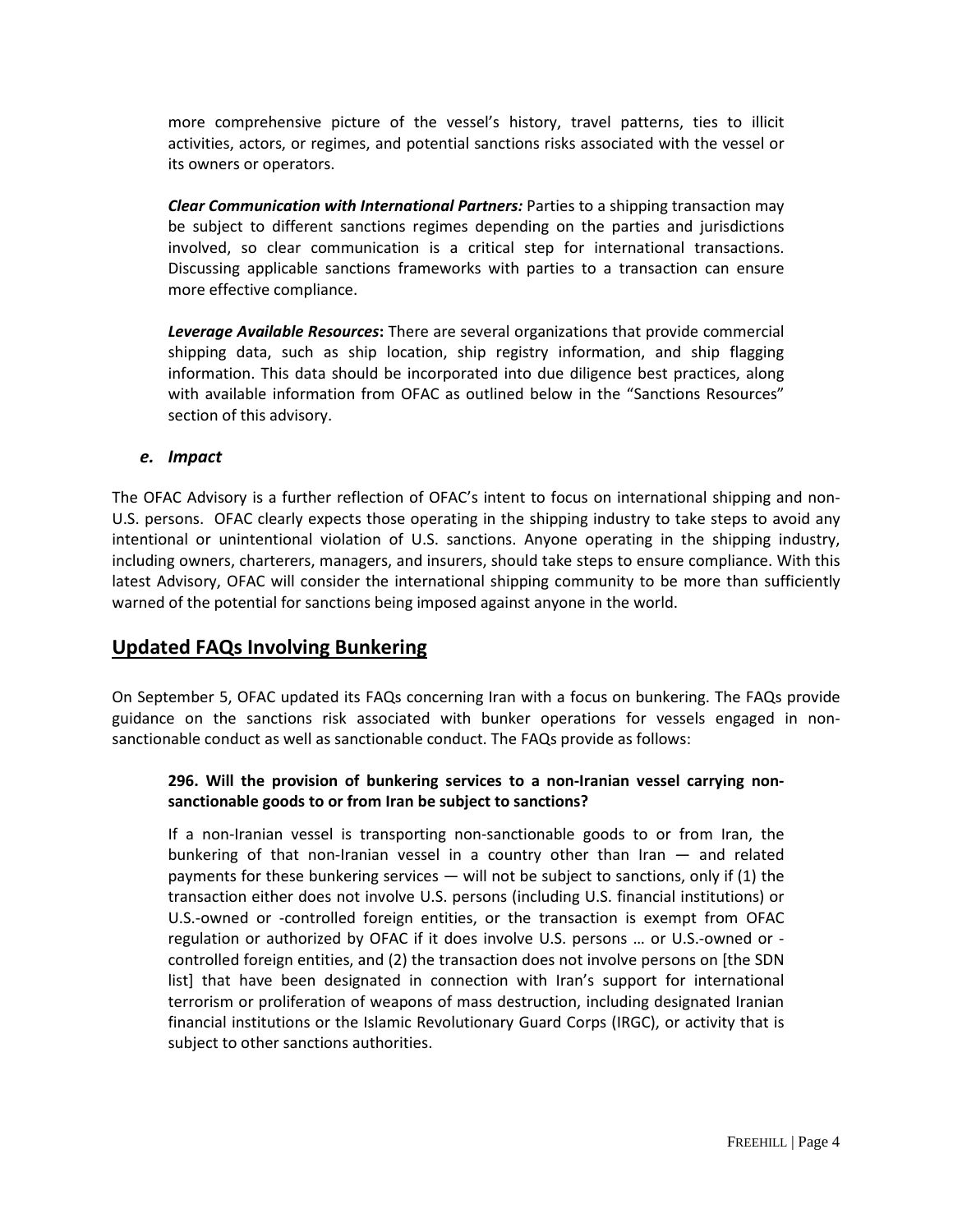#### **691. Will the provision of bunkering services to a non-Iranian vessel carrying sanctionable goods to or from Iran be subject to sanctions?**

If a non-Iranian vessel is transporting sanctionable goods to or from Iran …, bunkering of that non-Iranian vessel in a country other than Iran — and related payments for these bunkering services — risk being subject to sanctions unless an applicable waiver or exception applies. For example, persons providing bunkering services to a non-Iranian vessel transporting petroleum or petroleum products from Iran could be designated under subsection 1(a)(ii) of E.O. 13846 if such activities involve the provision of material support for, or goods or services to or in support of, NIOC or NICO. Persons that knowingly provide bunkering services to a non-Iranian vessel carrying only petroleum or petroleum products from Iran could likewise be sanctioned under section 3(a)(ii) of E.O. 13846 if that transaction is determined to be a significant transaction for the purchase, acquisition, sale, transport, or marketing of those items.

#### **692. Will the provision of bunkering services for an Iranian vessel be subject to sanctions?**

Section 1244(d)(1) of IFCA makes sanctionable knowingly selling, supplying, or transferring to or from Iran significant goods or services used in connection with Iran's energy, shipping, or shipbuilding sectors. … The provision of bunkering services to a vessel flying the flag of the Islamic Republic of Iran, or owned, controlled, chartered, or operated directly or indirectly by, for, or on behalf of the Government of Iran (GOI) or an Iranian person, could be sanctionable under this authority, regardless of whether the transaction involves persons that have been determined to be part of Iran's energy, shipping, or shipbuilding sectors pursuant to Section 1244(c) of IFCA.

Likewise, pursuant to section  $1244(d)(2)$  of IFCA, a foreign financial institution could be exposed to sanctions if it knowingly conducts or facilitates a significant financial transaction for the sale, supply, or transfer to or from Iran of goods or services used in connection with Iran's energy, shipping, or shipbuilding sectors. Payments for the provision of bunkering services to a vessel flying the flag of the Islamic Republic of Iran or owned, controlled, chartered, or operated directly or indirectly by, for, or on behalf of the GOI or an Iranian person could be sanctionable under this authority, regardless of whether the transaction involves persons that have been determined to be part of Iran's energy, shipping, or shipbuilding sectors pursuant to Section 1244(c) of IFCA.

In addition, the bunkering by non-U.S. persons of an Iranian vessel that has been identified as blocked property of an Iranian person on OFAC's List of Specially Designated Nationals and Blocked Persons — and the making of related payments for these bunkering services — risk being designated themselves.

However, the provision of bunkering services for an Iranian vessel transporting goods subject to an exception, such as agricultural commodities, food, medicine, or medical devices, to Iran, or subject to an applicable waiver — and the making of related payments for these bunkering services — will not be exposed to sanctions, unless the transactions involve persons on the SDN List that have been designated under E.O. 13224 or E.O. 13382 in connection with Iran's support for international terrorism or